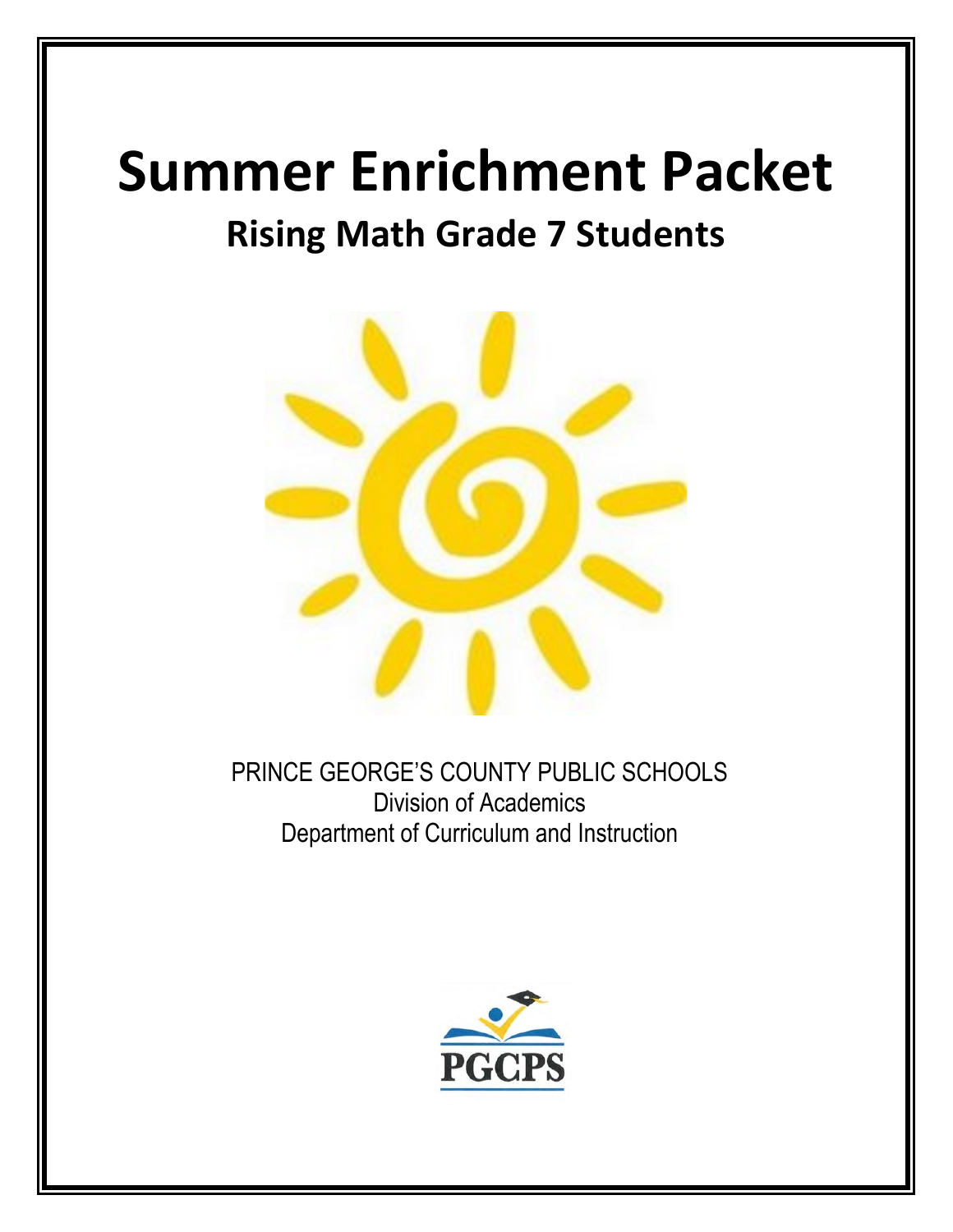## **BOARD OF EDUCATION OF PRINCE GEORGE'S COUNTY, MARYLAND**

**Alvin Thornton**, Ph.D., *Chair* **Edward Burroughs III,** *Vice-Chair, District 8* **David Murray**, *District 1*

**Joshua M. Thomas**, *District 2*

**Pamela Boozer-Strother**, *District 3*

**Bryan Swann**, *District 4*

**Raaheela Ahmed,** *District 5*

**Belinda Queen,** *District 6*

**K. Alexander Wallace**, *District 7*

**Sonya Williams**, *District 9*

**Curtis Valentine, M.P.P.**, *Board Member*

**Paul Monteiro***, Board Member*

**Sandra D. Shephard***, Board Member*

**Joshua Omolola**, *Student Board Member*

**Monica E. Goldson, Ed.D,** *Secretary/Treasurer and Chief Executive Officer*

**Kara Libby, Ed.D.** *Chief Academic Officer*

**Judith J. White, Ed.D.** *Director, Curriculum and Instruction*

**Mrs. Michelle Dyson** *Instructional Supervisor, Middle School Mathematics*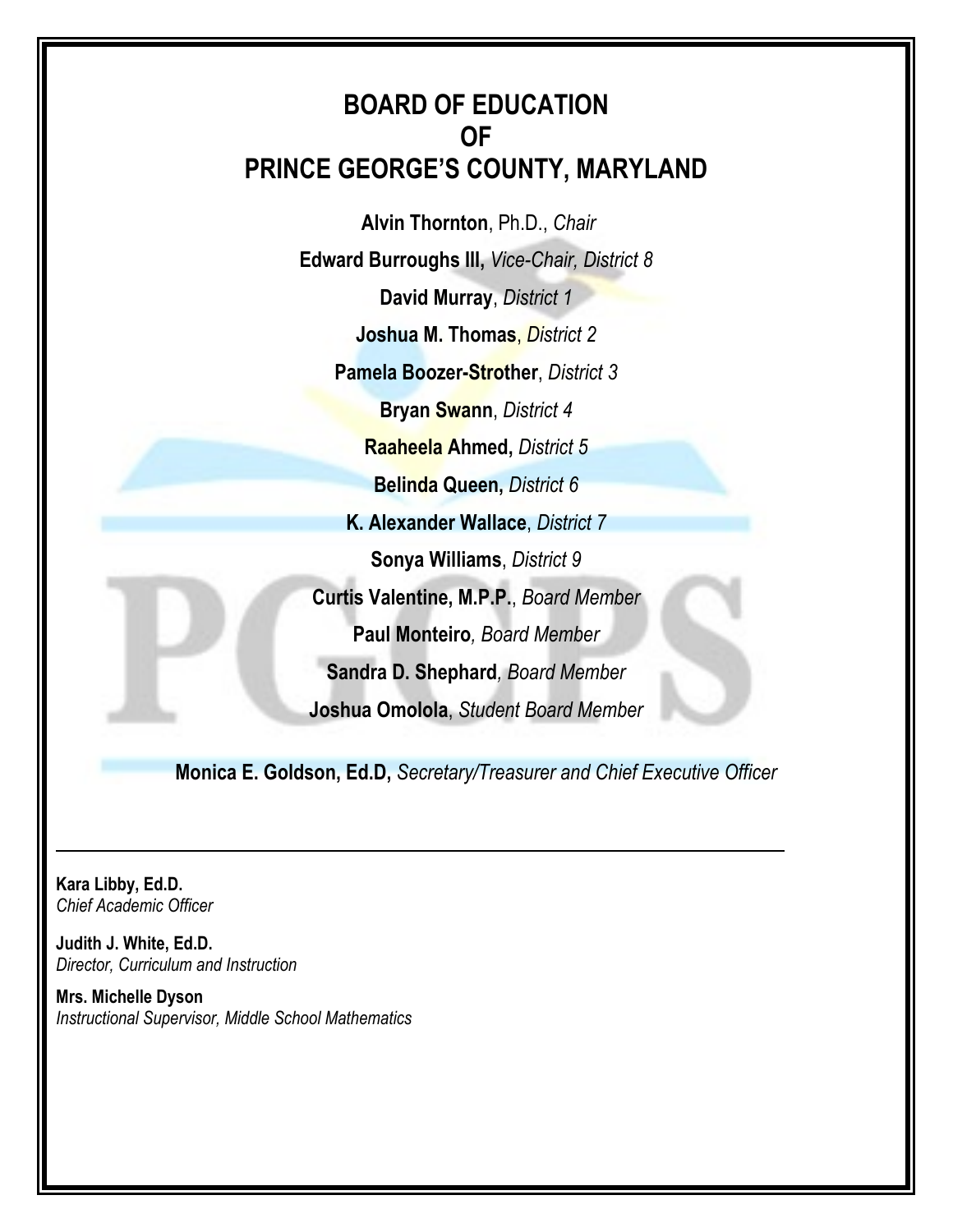## Note to the Student

You have learned so much in Grade 6! It is important that you keep practicing your mathematical knowledge over the summer to be ready for Math 7 Common Core. In this packet, you will find weekly activities for the summer break.



### **Directions:**

- $\triangleright$  Create a personal and fun math journal by stapling several pieces of paper together or use a notebook or binder with paper. Be creative and decorate the cover to show math in your world.
- $\triangleright$  Each journal entry should:
	- $\triangle$  Have the week number and the problem number.
	- $\triangle$  Have a clear and complete answer that explains your thinking.
	- Be neat and organized.
- *Pay attention to the gray boxes that you see at the beginning of each week's activities. Those boxes indicate the Common Core domain and standard that the*

*subsequent activities address. If you see a NON-CALCULATOR SYMBOL to a gray box, then do not use a calculator for the activities in that section!*

Playing board and card games are a good way to reinforce basic computation skills and mathematical reasoning. Try to play board and card games at least once a week. Some suggested games to play are: Monopoly, Chess, War, Battleship, Mancala, Dominoes, Phase 10, Yahtzee, 24 Challenge, Sudoku, KenKen, Connect Four, and Risk.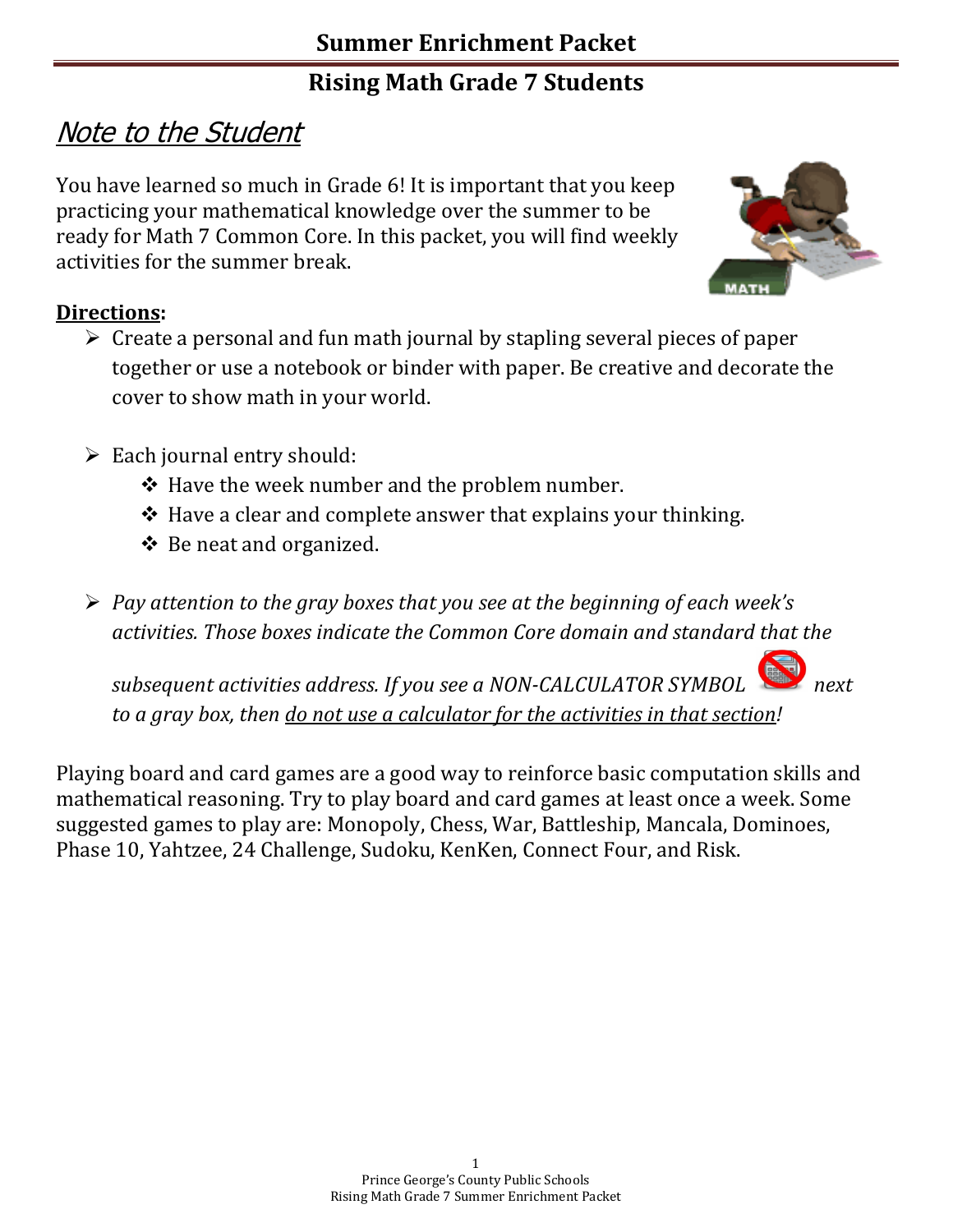## **Where to Go to Get Help … or Practice!**

**OMMON CORE** TE STANDARDS INITIATIVE PREPARING AMERICA'S STUDENTS FOR COLLEGE & CAREER

During the course of your math work this summer, you may need some assistance with deepening your understanding the skills and concepts. You also might want to get some more practice. Here are some sites you can visit online:

> To get the exact definition of each standard, go to [www.corestandards.org](http://www.corestandards.org/) and search for the content standard (for example, *7.NS.1a*).



*Khan Academy* has helpful videos and self-guided practice problems for every grade level. Go to [www.khanacademy.org](http://www.khanacademy.org/) to get started.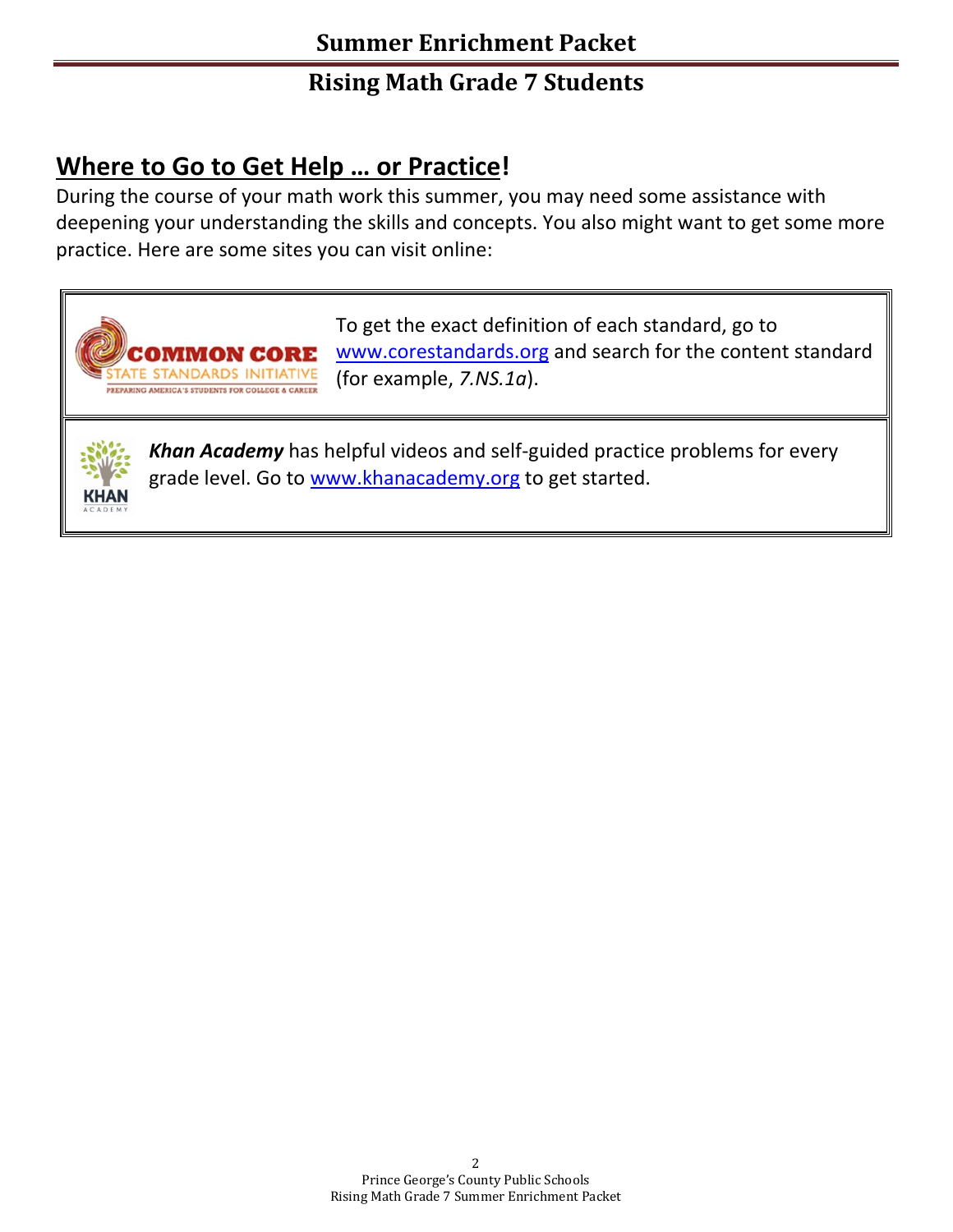### **WEEK 1 || Ratios & Proportional Relationships Standards 6.RP.1-6.RP.3:**  Understand ratio concepts and use ratio reasoning to solve problems.

### **Directions:**

1. Find five examples of ratios in the real world. Write them down and describe the situation in which they are found. \*Remember, ratios are comparisons of two quantities, which can be written in the following ways:

1) a to b

2)  $\frac{a}{b}$ 

3) a : b



Example: At the grocery store, Brandi noticed that there were three times as many carts as there were baskets for shoppers to use to carry their food.

 *The ratio of carts to baskets (c: b) is 3 to 1.* 

2. Create a problem using ratios for your parents/guardians or friends to solve. Write both your problem and solution in your journal.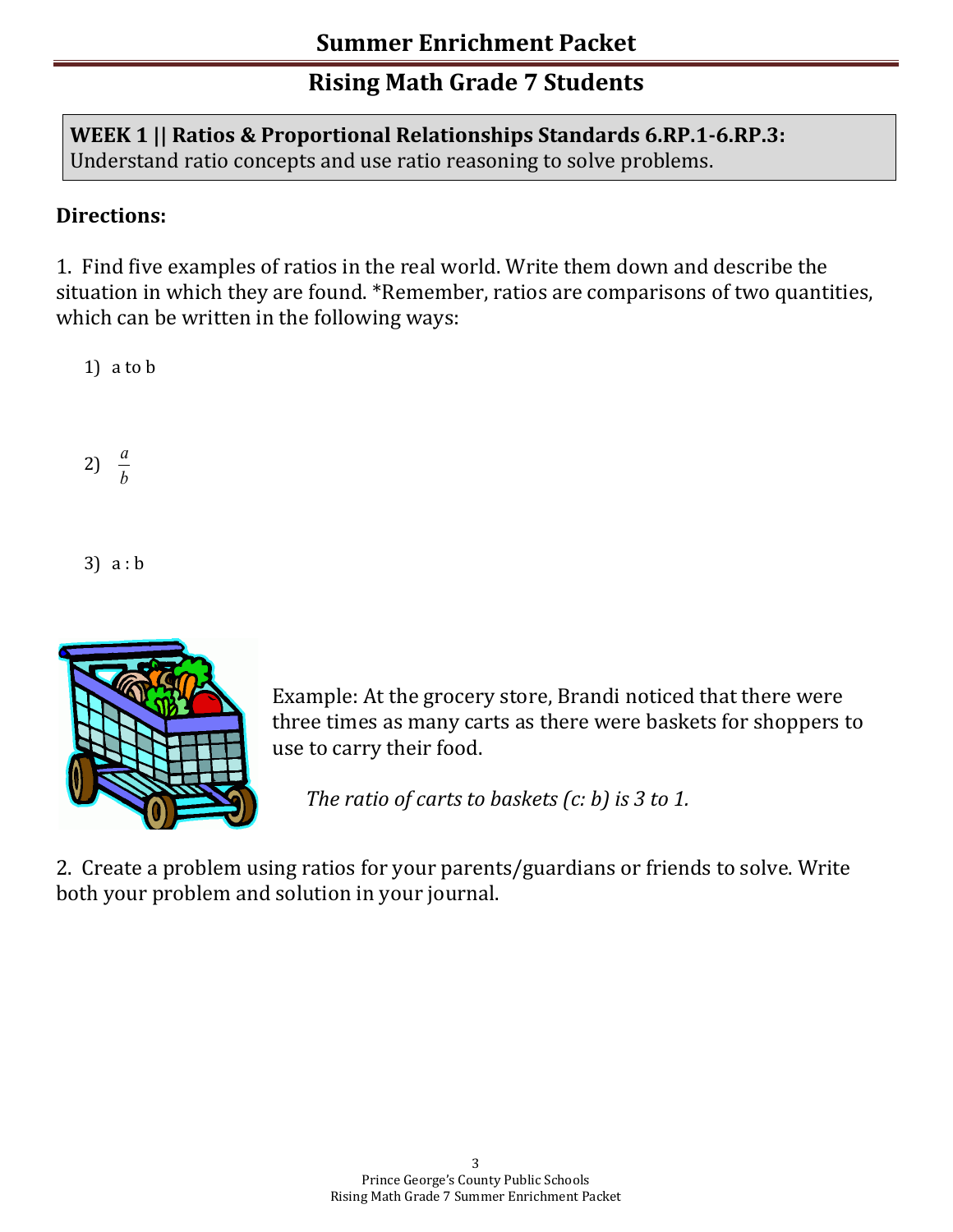**WEEK 2 || Number System Standards 6.NS.1-6.NS.3:** Apply and extend previous understandings of multiplication and division to divide fractions by fractions.

**Directions:** Complete the problems below.

1. Chef Emerald had a recipe that called for  $\frac{3}{4}$  lb onions and 1 3  $\frac{1}{2}$  lbs.

of pork. He was preparing the recipe for a special event and needed to quadruple it to make enough for all of his guests. How many pounds of onions and pounds of pork would he need for the recipe? *Show all work.*

2. Create a problem about the estimated cost of ingredients for the recipe if onions cost \$2.99/lb. and pork costs \$5.49/lb. Include both an estimated solution and an exact solution to see that your estimation is reasonable.



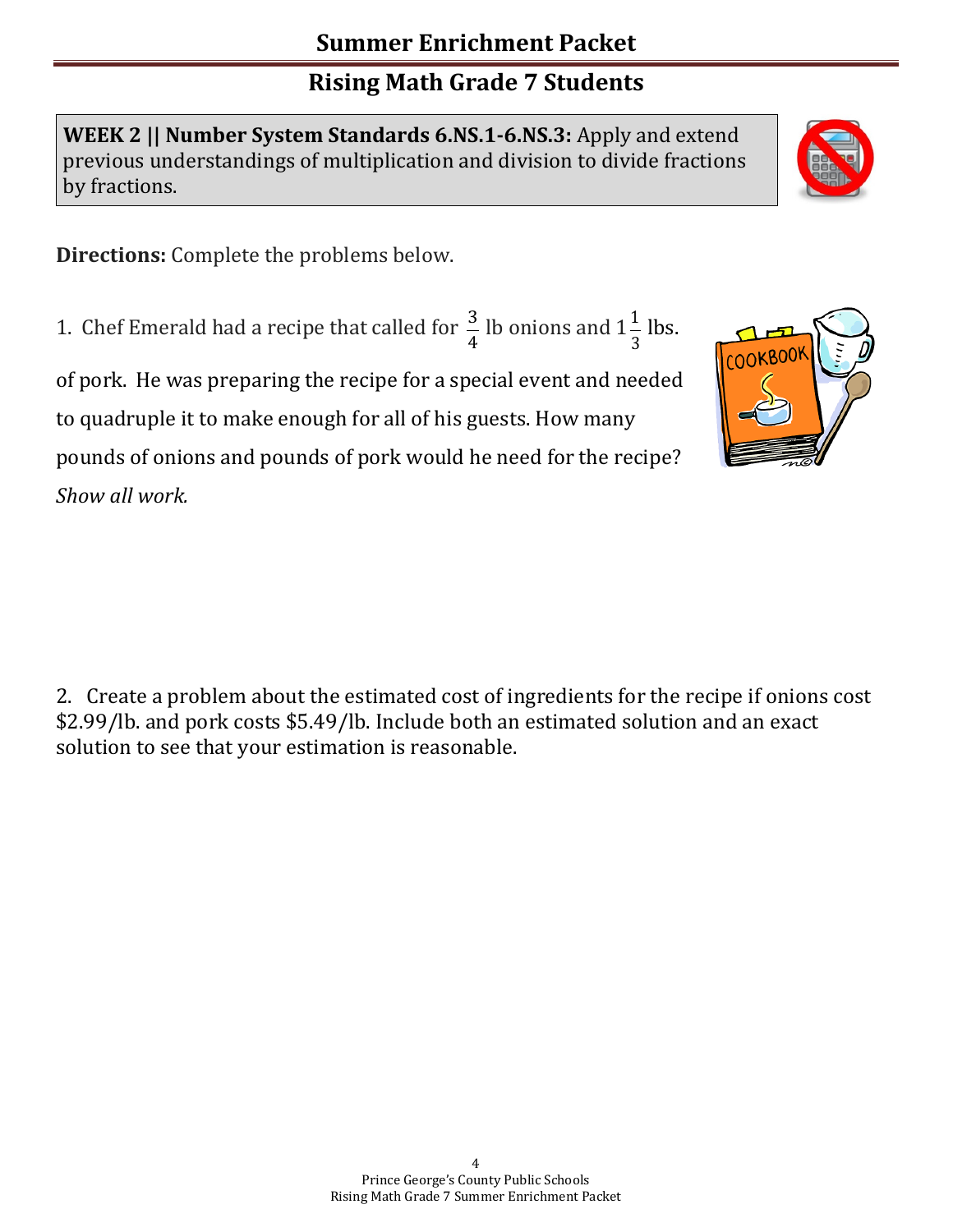**WEEK 3 || Expressions & Equations Standard 6.EE.6:** Use variables to represent numbers and write expressions when solving a real world or mathematical problem.

**Directions:** Complete the problems below.

1. A town's total allocation for police officer's wages and benefits in a new budget is \$800,000. If wages are calculated at \$55,000 per officer and benefits at \$25,000 per officer, write an equation where the solution is the number of officers the town can employ, if they spend their whole budget. Solve the equation.



2. Deon was offered a job at the nearby recreation center. The owner offered him \$600 per week or \$50 the first day and agreed to double it for each following day.

- How could Deon make the most money?
- Which deal should he accept and why?

3. Create three real-world mathematical problems involving variables to represent unknown numbers. \**Be sure to create an answer key with explanations of how to solve each of your problems.*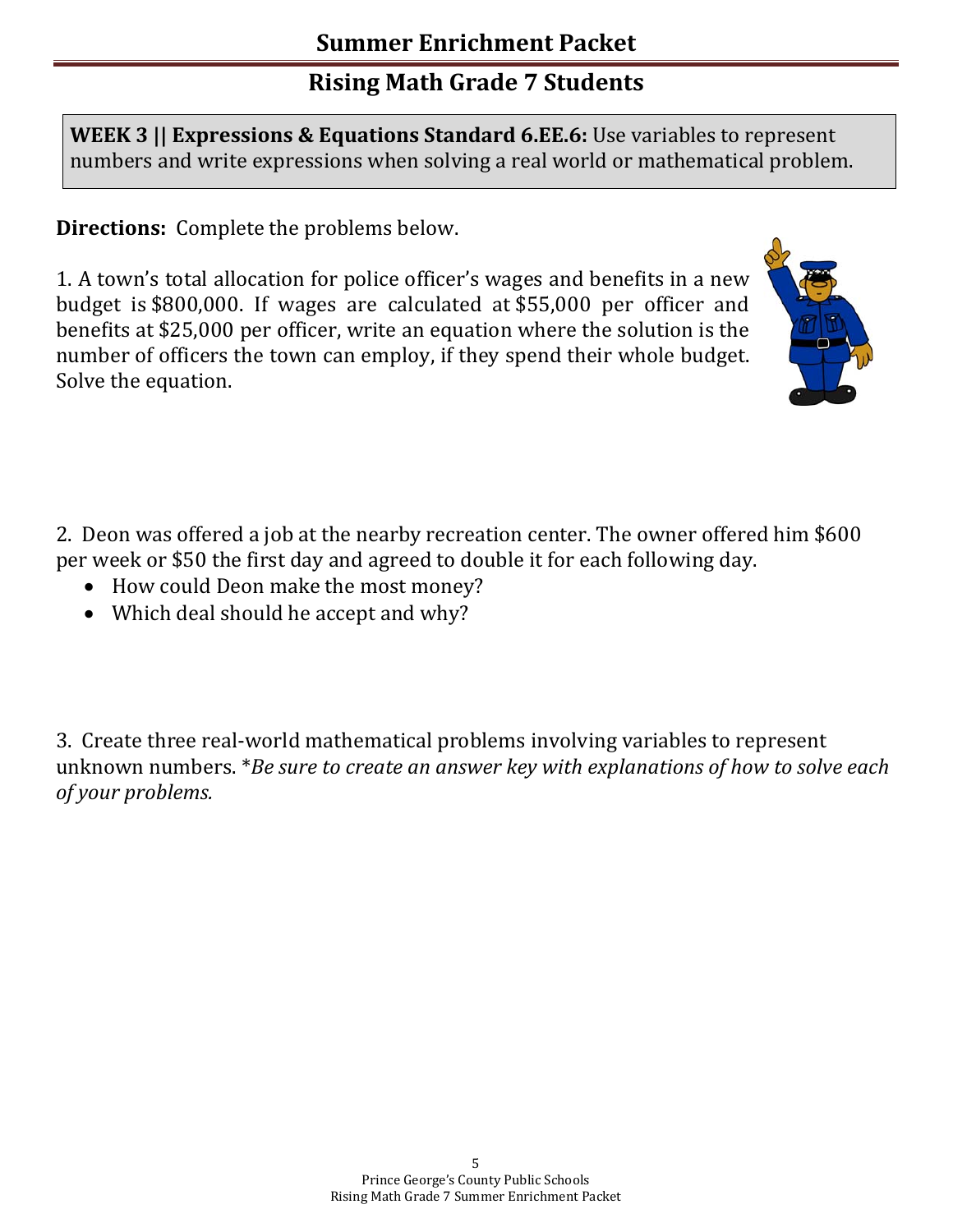**WEEK 4 || Geometry Standard 6.G.3:** Draw polygons in the coordinate plane given coordinates for the vertices.

**Directions:** Complete Parts 1 and 2.

#### **Part 1**

1. Use the following coordinates to draw polygons on the coordinate plane below.



B. (2, 4)

C. (-5, 4)

D. (-1, 1)





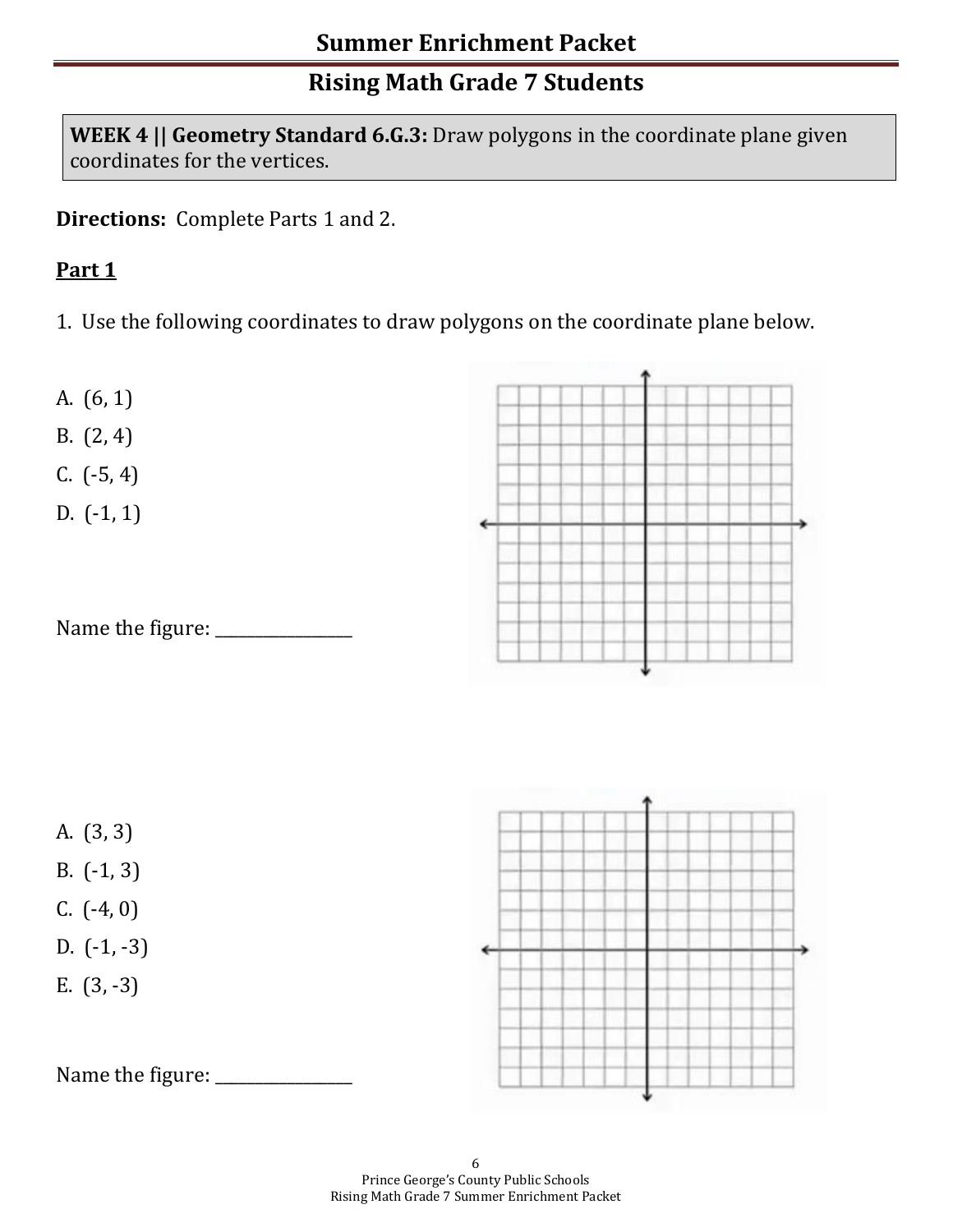## **Part 2**

2. On graph paper (on the next page), draw your own coordinate plane. Label the X and Y axes.

- 3. Choose a room in your house and study the arrangement of the furniture.
- 4. Measure the dimensions of at least four pieces of furniture in the room you chose.
- 5. Create a scale, and then graph the pieces of furniture on your coordinate plane.

6. Write directions using your coordinate plane and furniture model. Give them to a parent to see if they can complete a transformation of the furniture according to the directions and scale model you created.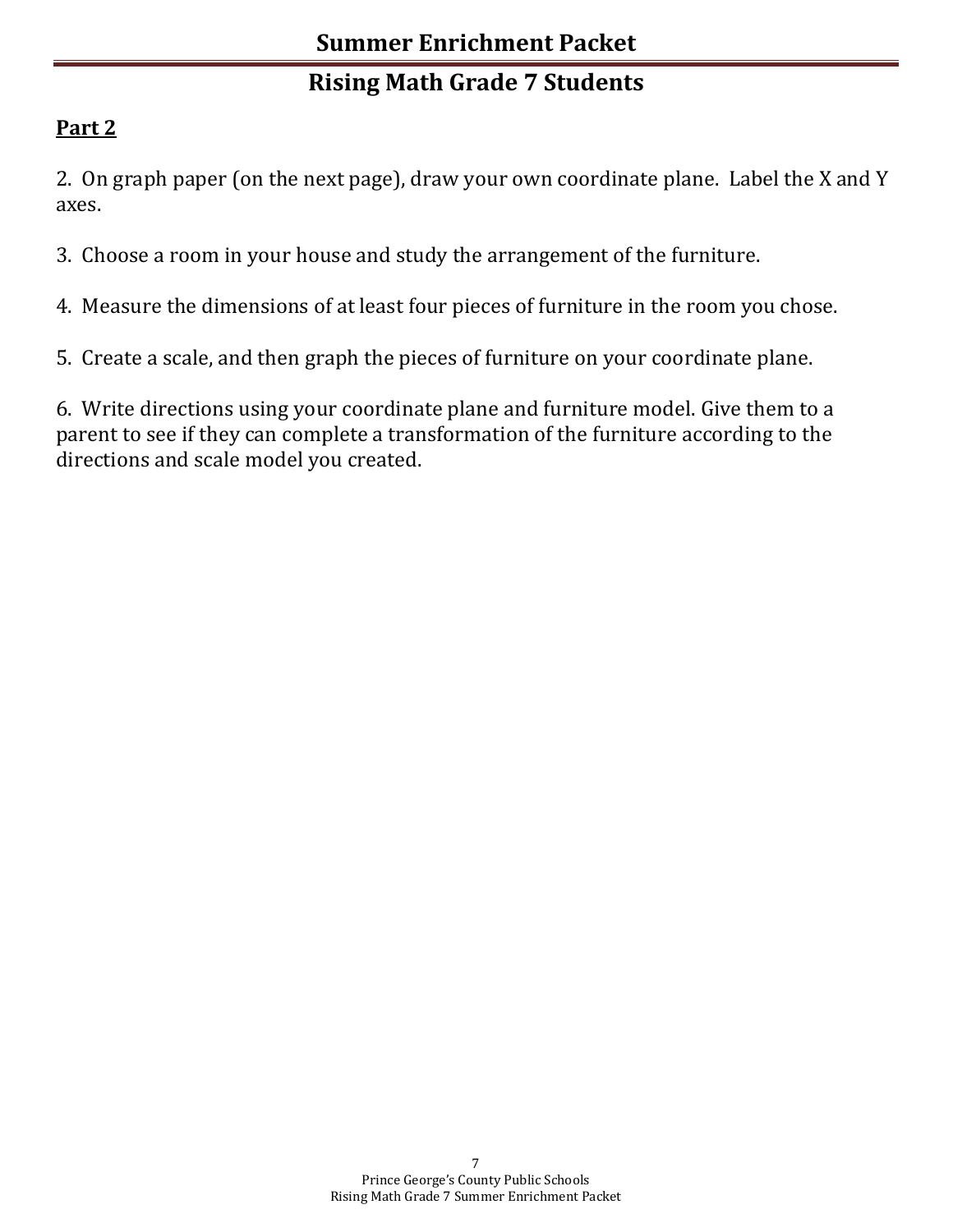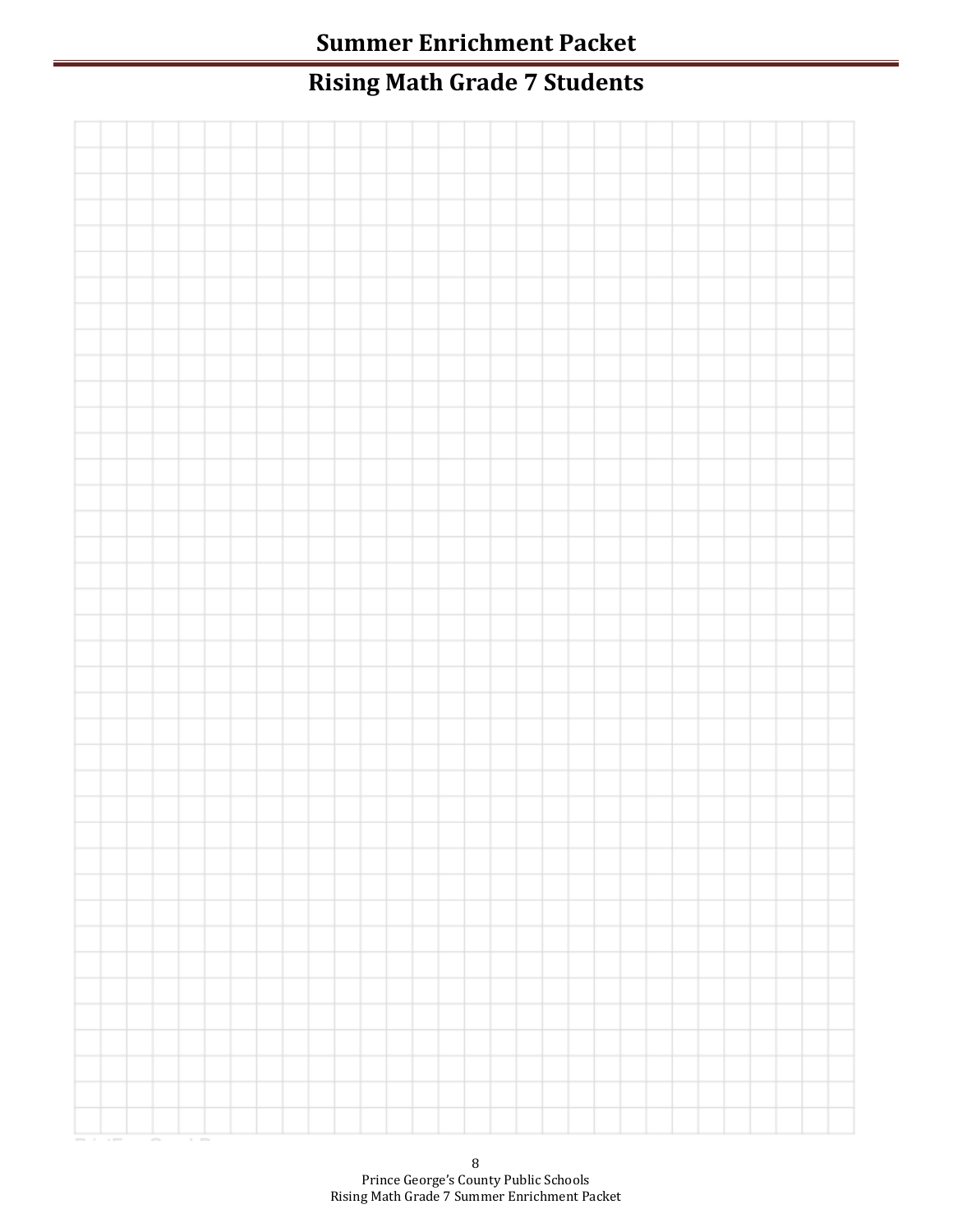**WEEK 5 || Number System Standard 6.NS.4:** Find the greatest common factor of two whole numbers less than or equal to 100, and the least common multiple of two whole numbers less than or equal to 12. Use the distributive property to express a sum of two whole numbers, 1-100, with a common factor as a multiple of a sum of two whole numbers with no common factor.

**Directions:** Solve the following problems.



1. The florist can order roses in bunches of one dozen and lilies in bunches of eight. Last month she ordered the same number of roses as lilies. If she ordered no more than 100 roses, how many bunches of each could she have ordered?

2. What is the smallest number of bunches of each could she have ordered? Explain your answer.

3. In your journal, create a table or draw a diagram to solve the problem. Explain your reasoning.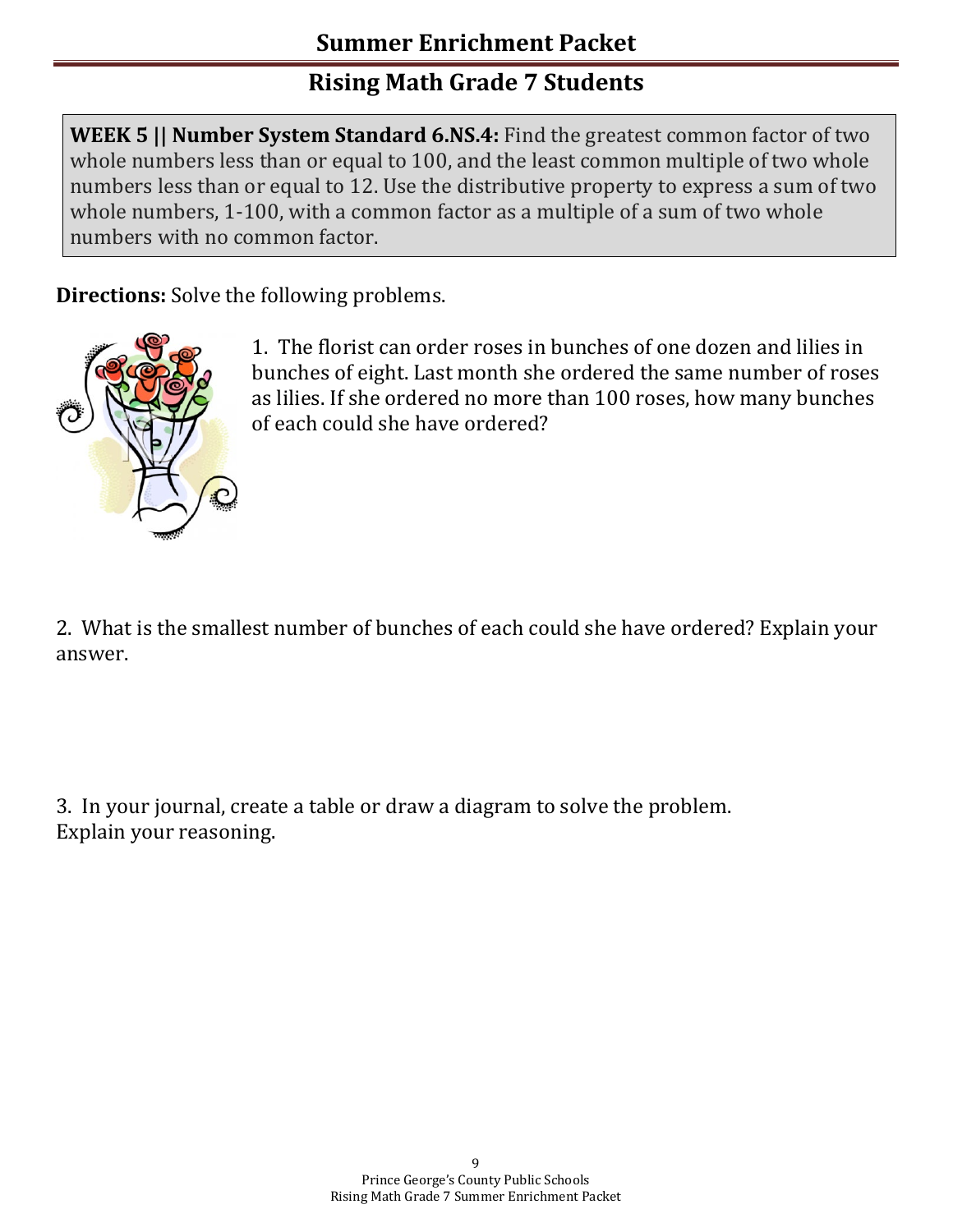**WEEK 6 || Statistics & Probability Standard 6.SP.2:** Understand that a set of data collected to answer a statistical question has a distribution that can be described by its center, spread, and overall shape.

**Directions:** Solve the problems below.

1. The bar chart represents the scores from a quiz. Children were asked to name six boy bands in 30 seconds. Each score represents the number of correctly named bands.





a. How many children were involved in the quiz? Show your work.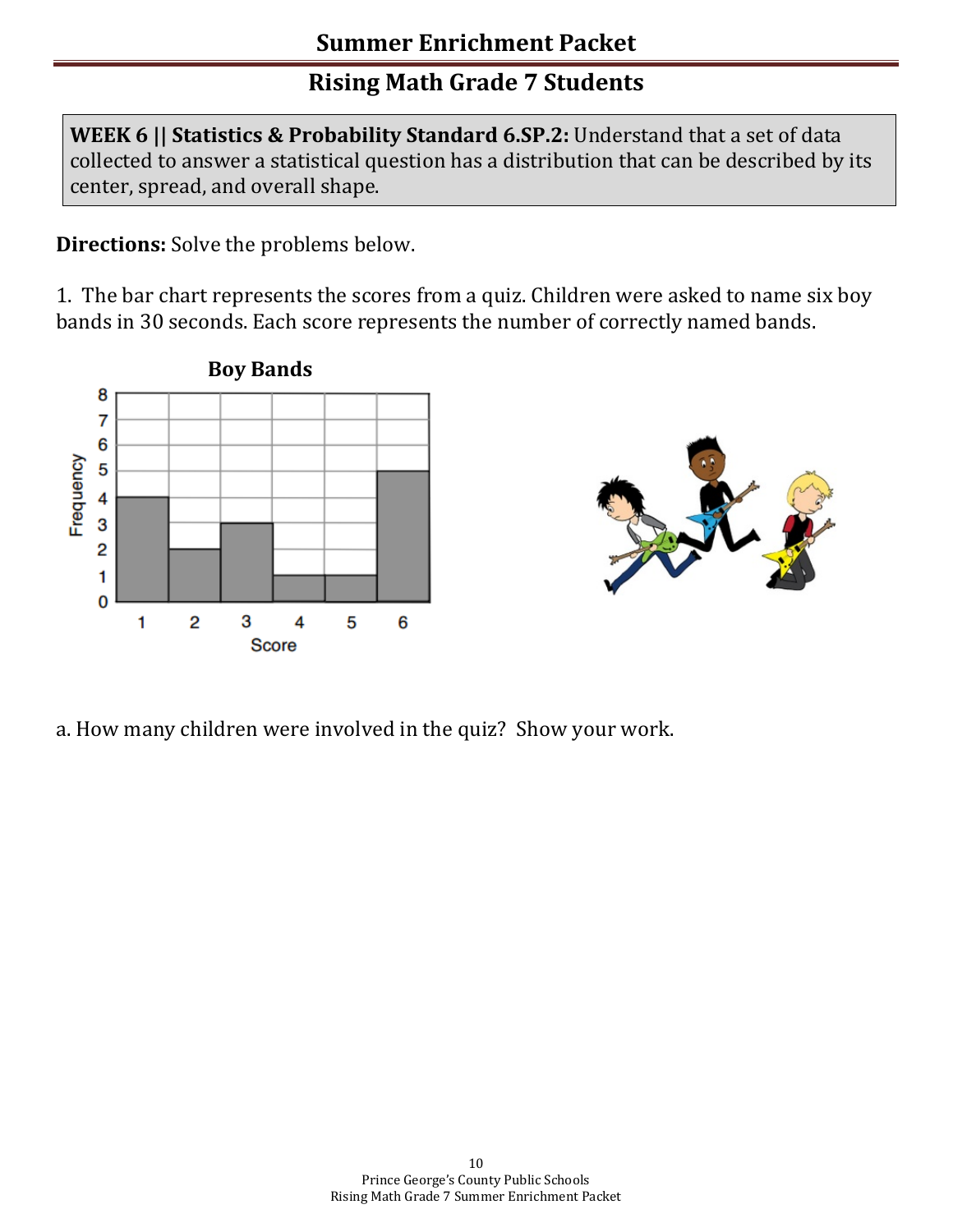b. Complete the table with values for the Mean, Median, Mode, and Range of scores. Explain how you calculate each answer.

| <b>Mean Score</b>      |  |
|------------------------|--|
| <b>Median Score</b>    |  |
| <b>Mode Score</b>      |  |
| <b>Range of Scores</b> |  |

2. The results of another quiz question are shown in the table below. Draw a possible bar chart of the scores.

| Mean score      | 3.5 |
|-----------------|-----|
| Median score    |     |
| Mode score      |     |
| Range of scores |     |

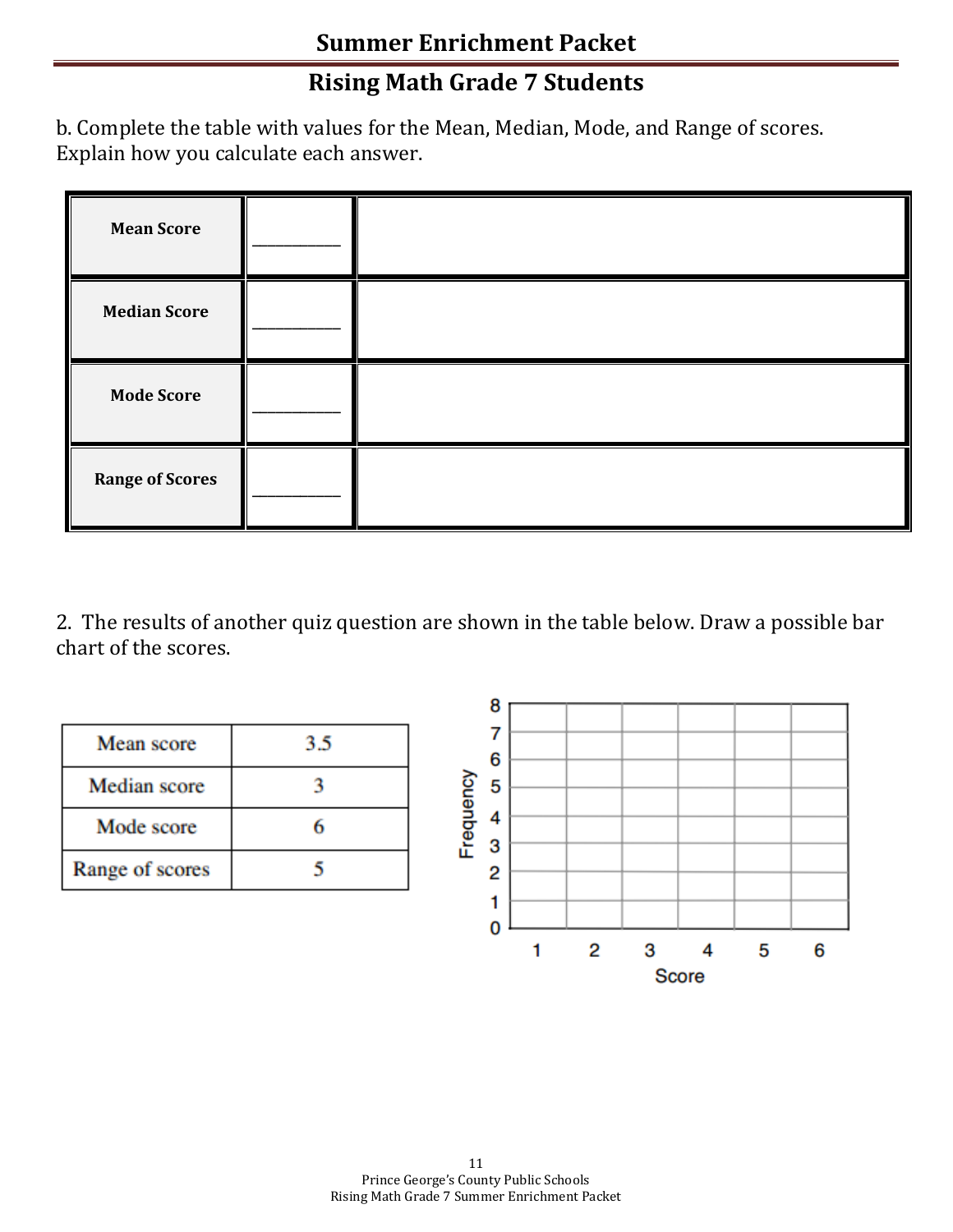**WEEK 7 || Expressions & Equations Standards 6.EE.4-6.EE.5:** Apply and extend previous understandings of arithmetic to algebraic expressions. Use reasoning to solve one-variable equations and inequalities.

There are nine small boxes in a room. They all look exactly the same, but one is a bit heavier than the others.

William says:





First, William arranges the boxes like this:





1. Explain what William now knows about the heavy box.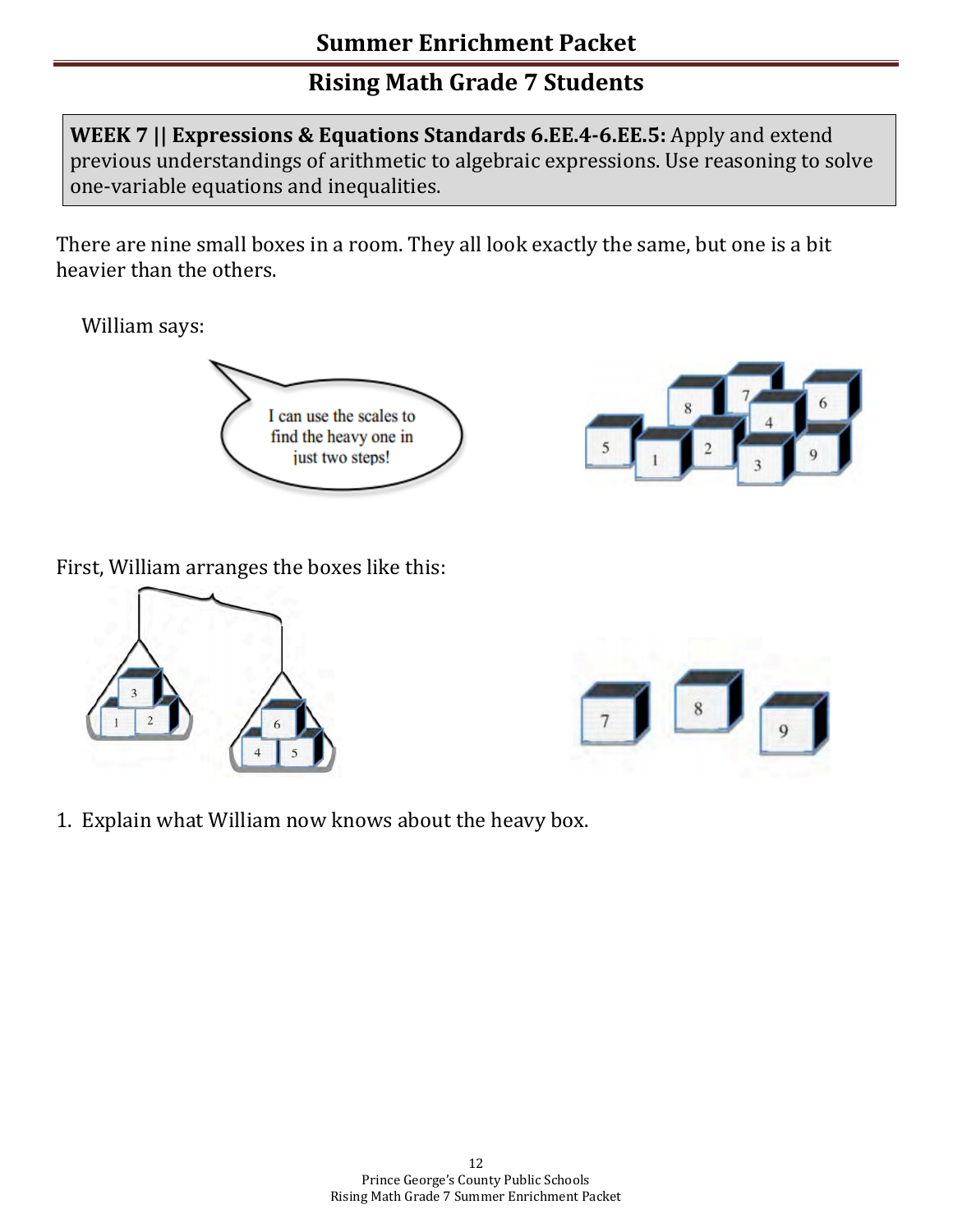Then William separates the boxes like this.

2. Which is the heavy box? Explain how you know.

3. Suppose the scales showed this the first time instead.

4. What should William do now to find the heavy box?







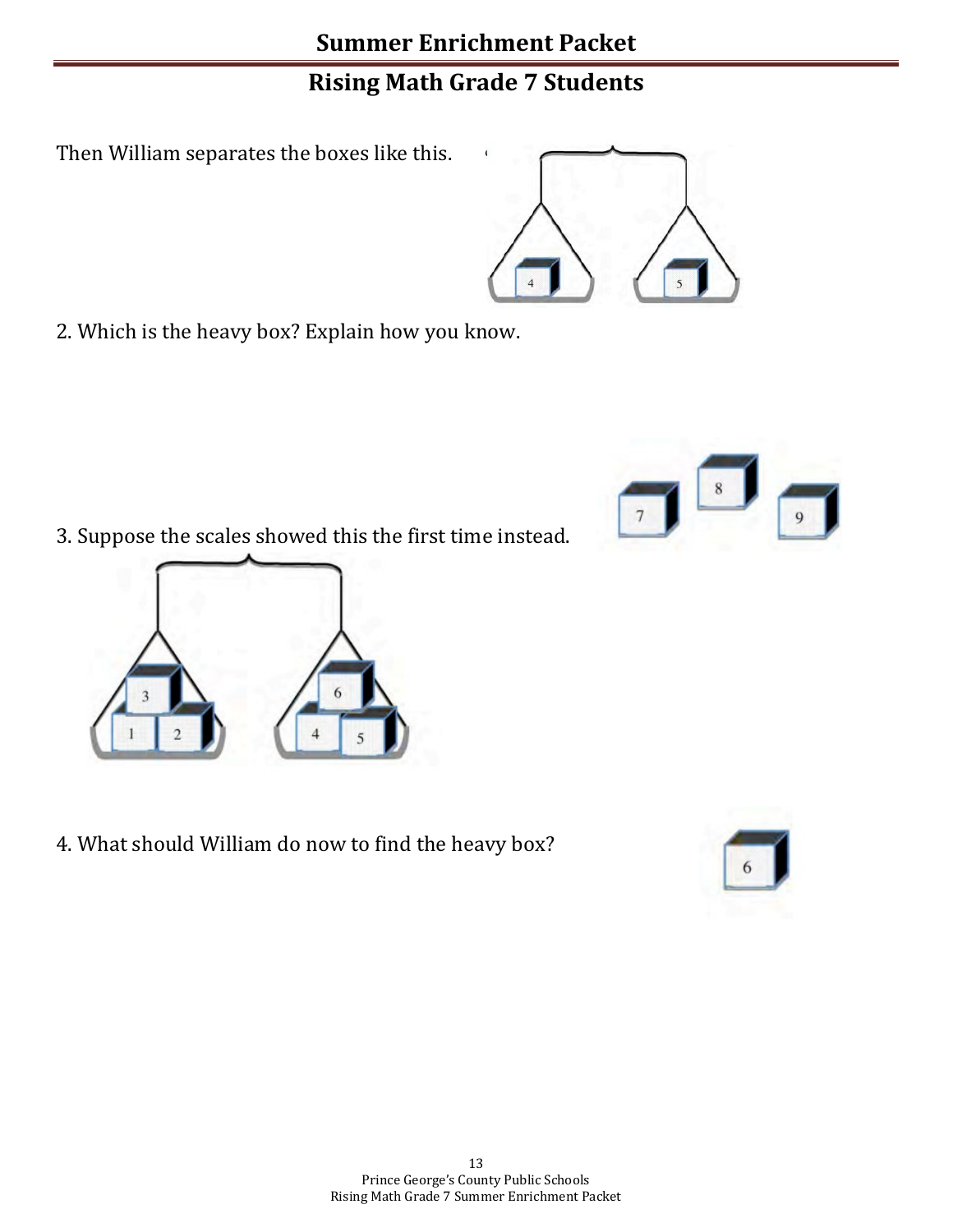**WEEK 8 || MATH 7 UNIT 1 PREVIEW – Ratios & Proportional Reasoning Standard 7.RP.1:** Understand ratio concepts and use ratio reasoning to solve problems. **Number System Standard 7.NS.3:** Solve real world problems involving the four operations with rational numbers.



### **Task 1:**

Here is a recipe for making eight doughnuts:

4 cups of flour  $\frac{1}{2}$  cup of milk ¾ cup of sugar 2 eggs 2 sticks of butter One tablespoon of yeast

You want to make 28 doughnuts.

a. How much flour do you need? Show your work.

b. How much milk do you need? Show your work.



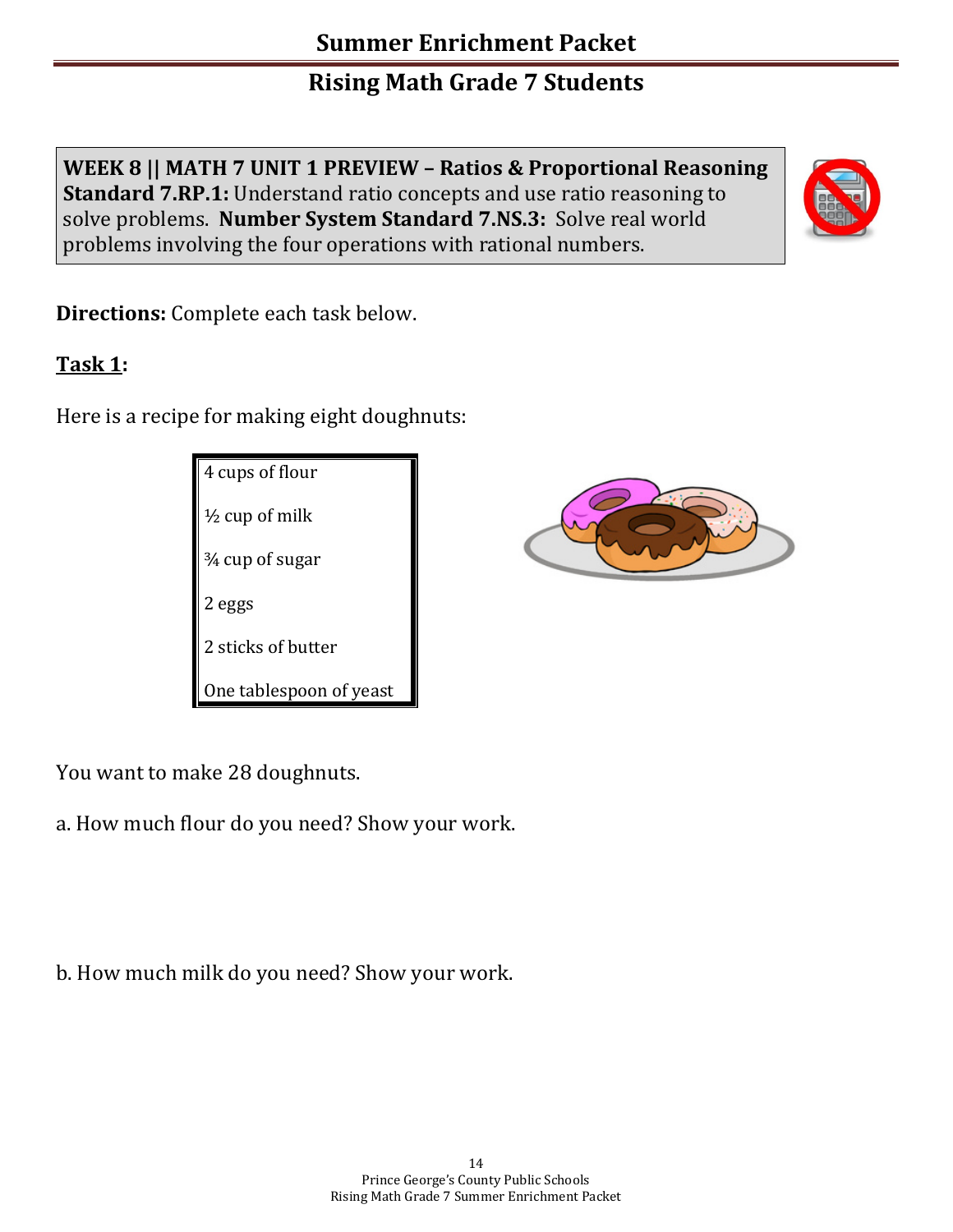#### **Task 2:**

Calculate the prices of the paint cans.

The prices are proportional to the amount of paint in the can.



## **Task 3:**



a. The poster is 72 cm wide. How high is the poster?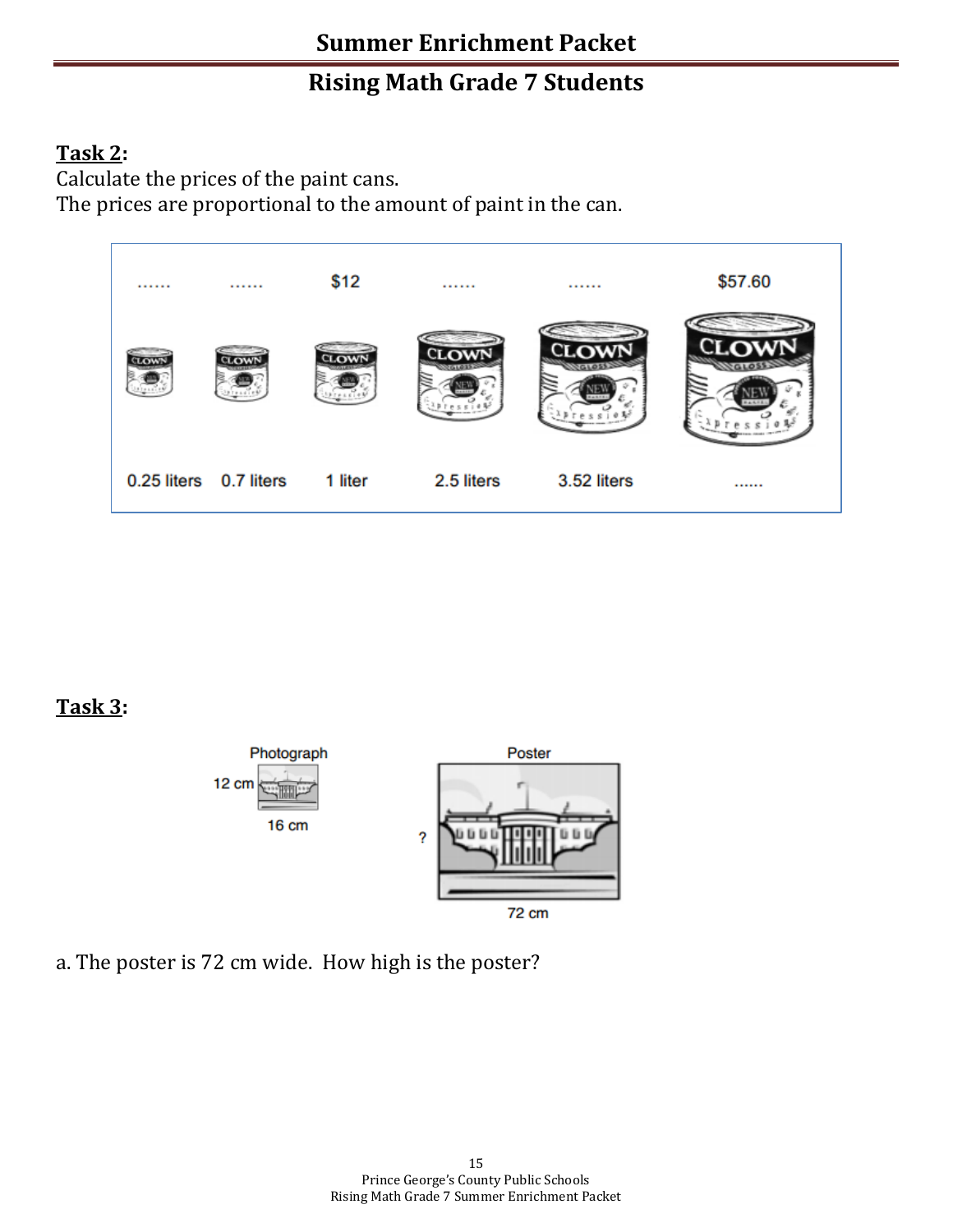b. The building on the poster is 36 cm tall. Is it possible to figure out how tall the building is on the photograph? If you think it is possible, show how. If you think it is not, explain why.

#### **Task 4:**

A local food company produces yogurt in ¾ cup tubs.

| $2 \text{ cups} = 1 \text{ pint}$ | $2 \text{ pints} = 1 \text{ quart}$ |
|-----------------------------------|-------------------------------------|
| 4 quarts = $1$ gallon             | 16 fl. oz. $=$ 1 pint               |



*Show all your work as you answer the questions below:*

1. The tubs of yogurt are sold for \$0.75 each. Twenty percent of this is profit for the food company. How much profit does the company make on each tub?